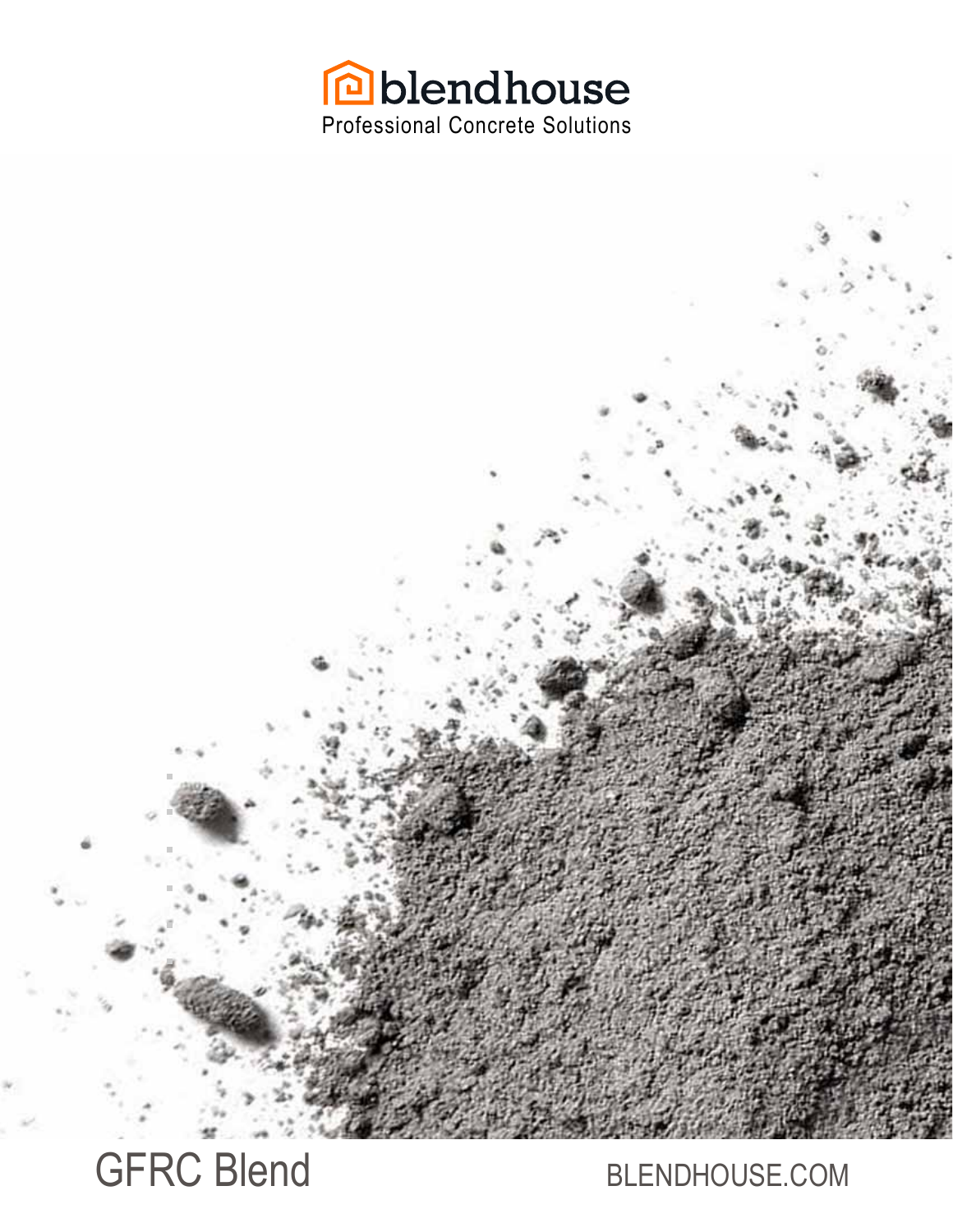



## Notes to the Maker

Each climate type will yield distinct results in mix time and fluidization. Provided below is a guideline for the GFRC Blend to perform well in mix temperatures at or below 70°F. Note that you may have to fine tune this process if you are using this mix at more extreme temperatures. The GFRC Blend has approximately 24.3 lbs of cementitious material per bag. For the best results, follow a rigid and consistent mix process every time.

#### Weigh out pigments in a small dish. Be sure to sift all facecoat pigments through a fine mesh screen **<sup>1</sup>** for clean and consistent color. Prep

- Weigh out 5 to 8 grams of Dryflow into a small dish. Amount may vary depending on geography and time of year.
- Weigh 50 lbs **<sup>2</sup>** of dry mix (GFRC) in a clean 5 gal bucket
- Weigh out Batch Water: With or Without ice **<sup>3</sup>**
	- With Ice: In a separate & clean 5 gal bucket, add 4.3 lbs water + 1.5 lbs ice + 3 lbs of Liquid Acrylic Polymer
	- Without Ice: In a separate & clean 5 gal bucket, add 5.8 lbs water + 3 lbs of Liquid Acrylic Polymer
- $\blacksquare$  Add 75% of the dry mix + all pigments into the water / ice (if applicable) / acrylic bucket Stage 1
	- $\blacksquare$  Mix at high speed with a handheld mixer
	- Add in the remainder of dry mix and mix at high speed until all of the dry mix has been completely blended
	- Add 5 to 8 grams of Dryflow to achieve the proper mix fluidization
	- $\blacksquare$  Allow the mix to sit for 5 minutes
- After the mix has rested for 5 minutes, mix at high speed to ensure the consistency resembles a medium viscosity milkshake Stage 2
	- $\blacksquare$  If required, trim the mix using Liquiflow Plasticizer. We suggest keeping Liquiflow in a ketchup squirt-bottle, and only adding a little at a time to trim to the desired mix fluidization. Do not trim with water.
		- <sup>1</sup> We have been successful using an ONEIDA 6" fine mesh steel strainer for color pigments
		- For **facecoats**, always weigh out exactly 50 lbs 2
		- We recommend using **ice** in facecoats, backcoats or SCC mixes to improve the work time and workability of the material 3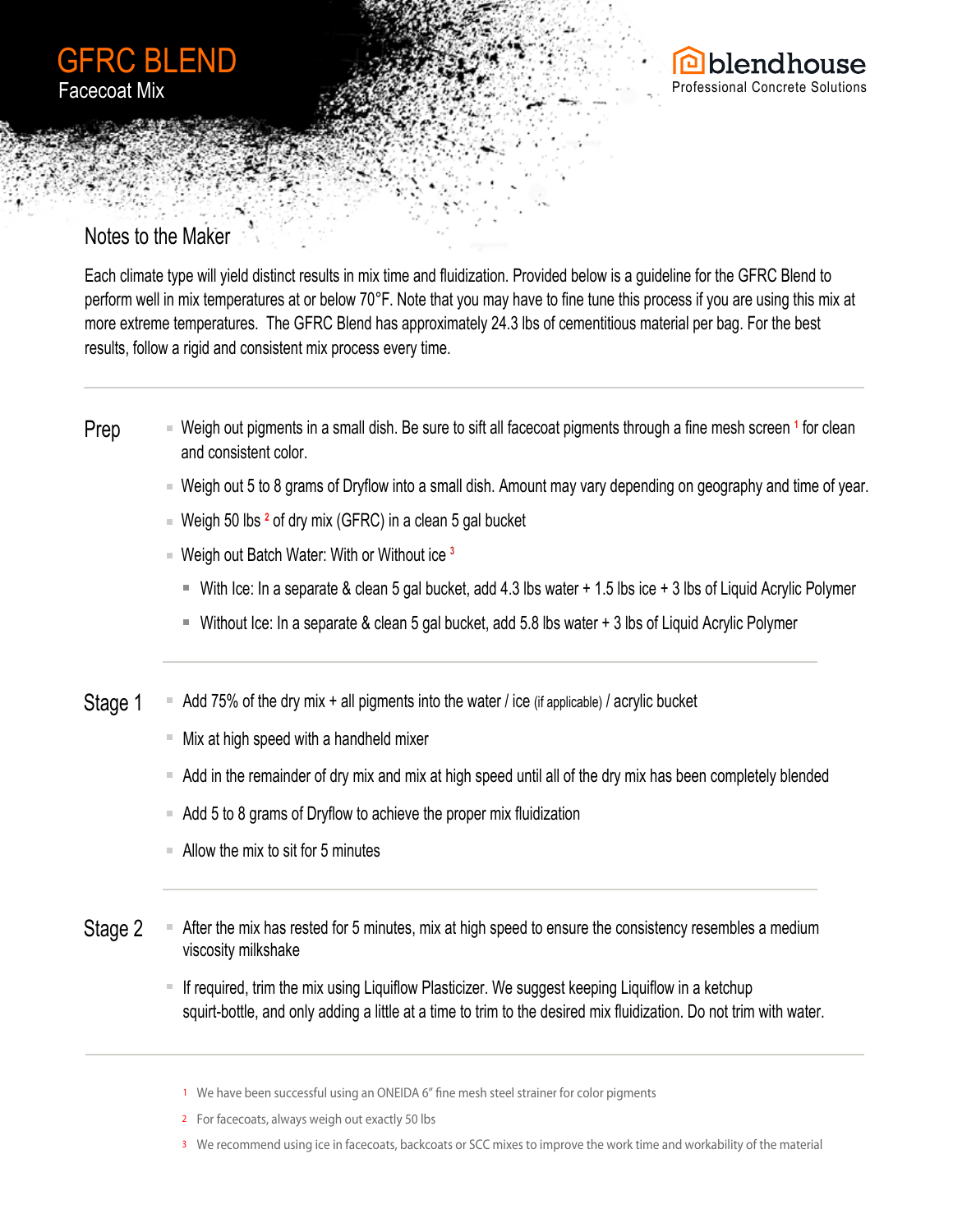

## Notes to the Maker

Each climate type will yield distinct results in mix time and fluidization. Provided below is a guideline for the GFRC Blend to perform well in mix temperatures at or below 70°F. Note that you may have to fine tune this process if you are using this mix at more extreme temperatures. The GFRC Blend has approximately 24.3 lbs of cementitious material per bag. For the best results, follow a rigid and consistent mix process every time.

### Weigh out pigments in a small dish. Be sure to sift all pigments through a fine mesh screen <sup>1</sup> for clean and consistent color. If the mix is being used as a backer coat, there is no need to sift pigments. Prep

- $\blacksquare$  For SCC mixes Weigh out 15 grams of Dryflow into a small dish
- Weigh out 1.5 lbs of 19 mm AR Fiber If using PVA or Acrylic fiber, choose correct loading and weight
- $\blacksquare$  Pour 1 bag of dry mix (GFRC) into a clean 5 gal bucket
- Weigh out Batch Water: With or Without Ice **<sup>2</sup>**
	- With Ice: In a separate & clean 5 gal bucket, add 4.3 lbs water + 1.5 lbs ice + 3 lbs of Liquid Acrylic Polymer
	- Without Ice: In a separate & clean 5 gal bucket, add 5.8 lbs water + 3 lbs of Liquid Acrylic Polymer
- $\blacksquare$  Add 75% of the dry mix + all pigments into the water / ice (if applicable) / acrylic bucket **Mixing** 
	- Mix at high speed with a handheld mixer until color and mix has fully dispersed
	- Add in the remainder of dry mix and mix at high speed until all of the dry mix has been completely blended
	- For SCC Add 15 grams of Dryflow plasticizer to achieve proper mix fluidization
	- For Vertical Backer Coat Do Not add any plasticizer.
	- Slowly run the hand held mixer while lifting up and down in the bucket and begin adding the 1.5 lbs of AR Fiber into the mix. Do not run the mixer at high speeds, as it will break the fiber bundles.
		- <sup>1</sup> We have been successful using an ONEIDA 6" fine mesh steel strainer for color pigments
		- We recommend using **ice** in facecoats, backcoats or SCC mixes to improve the work time and workability of the material 2